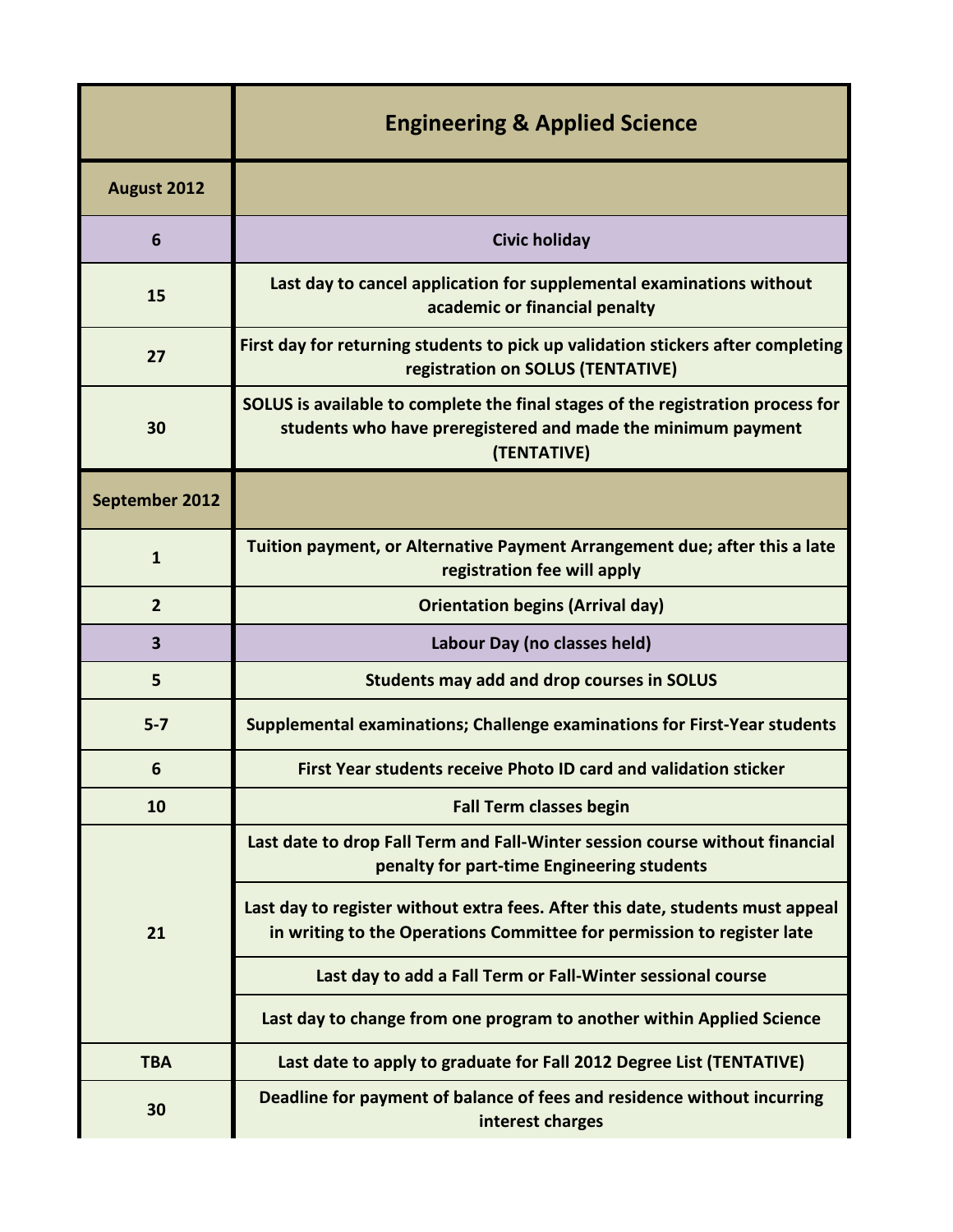| October 2012         |                                                                                                                         |
|----------------------|-------------------------------------------------------------------------------------------------------------------------|
| 8                    | Thanksgiving Day (classes will not be held)                                                                             |
| 15                   | Last day to apply for admission to Upper Year courses at the Bader<br><b>International Study Centre for Winter Term</b> |
| 16                   | <b>University Day (classes not cancelled)</b>                                                                           |
| <b>November 2012</b> |                                                                                                                         |
| $\mathbf{1}$         | Additional late fees will be applied to outstanding accounts after this date                                            |
| 4                    | Last day to drop a Fall Term course without academic penalty                                                            |
| 9                    | <b>University Remembrance Day Commemoration (classes cancelled 10:30 -</b><br>$11:30$ am)                               |
| 11                   | <b>Remembrance Day</b>                                                                                                  |
| $20 - 21$            | <b>Fall 2012 Convocation</b>                                                                                            |
| 30                   | <b>Fall Term classes end</b>                                                                                            |
| December 2012        |                                                                                                                         |
|                      | First day to apply to graduate for Spring 2013 Degree List (TENTATIVE)                                                  |
| $\mathbf{1}$         | Last day to apply for admission to Dual Degree programs for the next Winter<br><b>Term</b>                              |
| $1 - 4$              | <b>Pre-Exam study period</b>                                                                                            |
| $5 - 20$             | <b>Final examination period</b>                                                                                         |
| 6                    | <b>Commemoration Day (academics cancelled)</b>                                                                          |
| 31                   | <b>Fall Term ends</b>                                                                                                   |
| January 2013         |                                                                                                                         |
| $\mathbf{1}$         | <b>Winter Term begins</b>                                                                                               |
| $\overline{7}$       | <b>Winter Term classes begin</b>                                                                                        |
|                      | Last day to register without financial penalty for students not registered in<br>any other courses                      |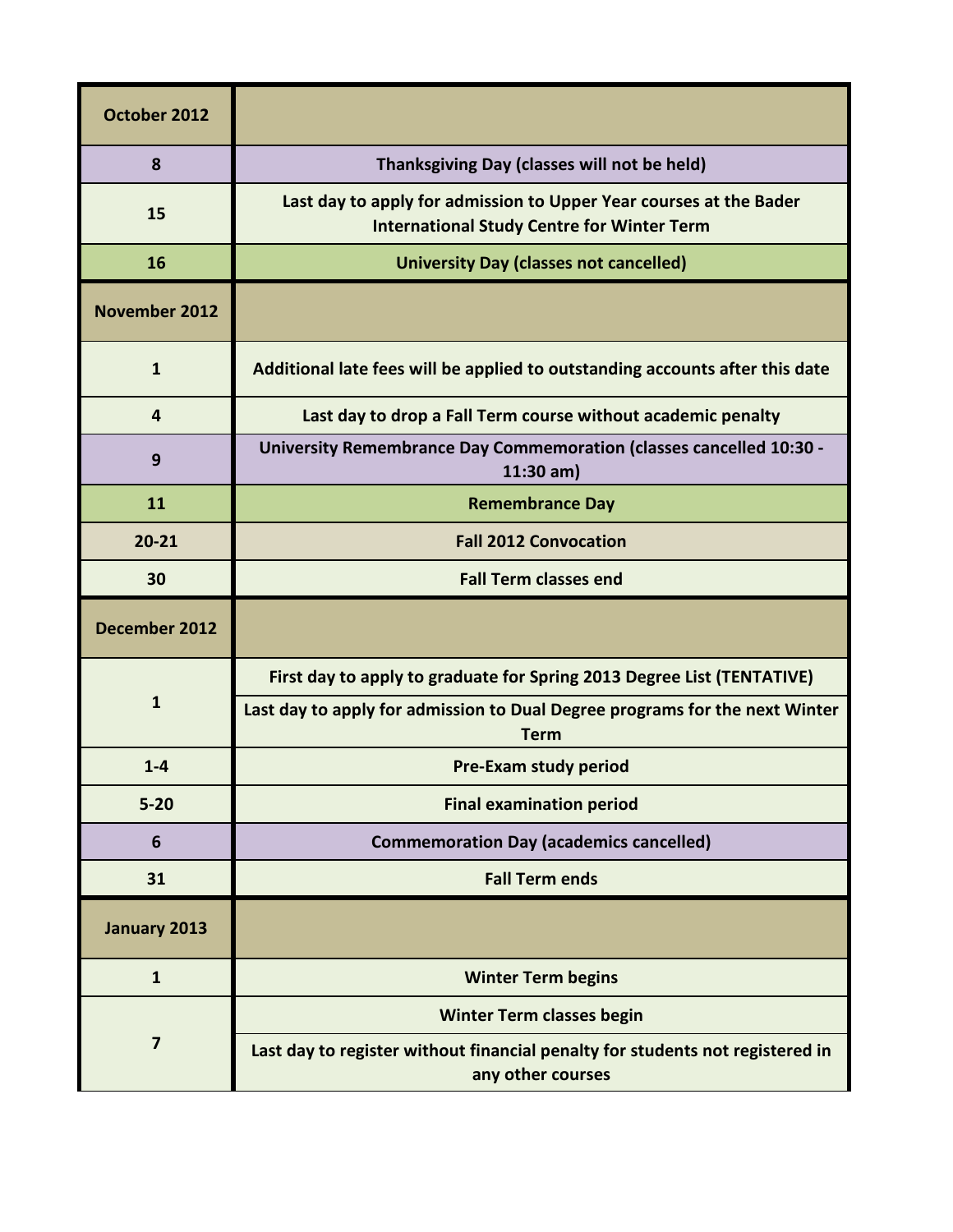| 18                | Students unable to register for the Winter Term by this date must appeal in<br>writing to the Operations Committee and pay a Registration Administration<br>Fee |
|-------------------|-----------------------------------------------------------------------------------------------------------------------------------------------------------------|
| 18                | Last date to drop a Winter Term course without financial penalty for part-<br>time Engineering students                                                         |
|                   | Last day to add a Winter Term course or to change an academic program                                                                                           |
|                   | Last day to drop a Fall-Winter sessional course without academic penalty                                                                                        |
|                   | Last day to apply to rewrite a First Year Fall course examination in April                                                                                      |
|                   | <b>Extended Program classes begin for Fall courses</b>                                                                                                          |
| 21                | Last day to cancel an application to rewrite a First Year Fall course<br>examination without academic penalty                                                   |
| 24                | <b>Program Orientation for First Year students begins</b>                                                                                                       |
| 25                | Last day to add a Fall Extended Program course                                                                                                                  |
|                   | Last day to withdraw from degree program without failure of year                                                                                                |
| 28                | Last day to drop a Fall Extended Program course                                                                                                                 |
| 31                | Last day to apply for the exchange program for 2013-2014 (TENTATIVE)                                                                                            |
| February 2013     |                                                                                                                                                                 |
| $\mathbf{1}$      | Additional late fees will be applied to outstanding accounts after this date                                                                                    |
| TBA               | Last day to apply to graduate for Spring 2013 Degree List (TENTATIVE)                                                                                           |
| 8                 | <b>Academic Plan Orientation for First Year Students ends</b>                                                                                                   |
| 11                | Academic Plan Selection for First Year Students begins on SOLUS (TENTATIVE)                                                                                     |
| 18                | <b>Family Day (no classes held)</b>                                                                                                                             |
| $18 - 22$         | <b>Extended Program Fall course examinations</b>                                                                                                                |
| $18 - 22$         | <b>Reading Week</b>                                                                                                                                             |
| <b>March 2013</b> |                                                                                                                                                                 |
| $\mathbf{1}$      | Academic Plan Selection for First Year students ends on SOLUS (TENTATIVE)                                                                                       |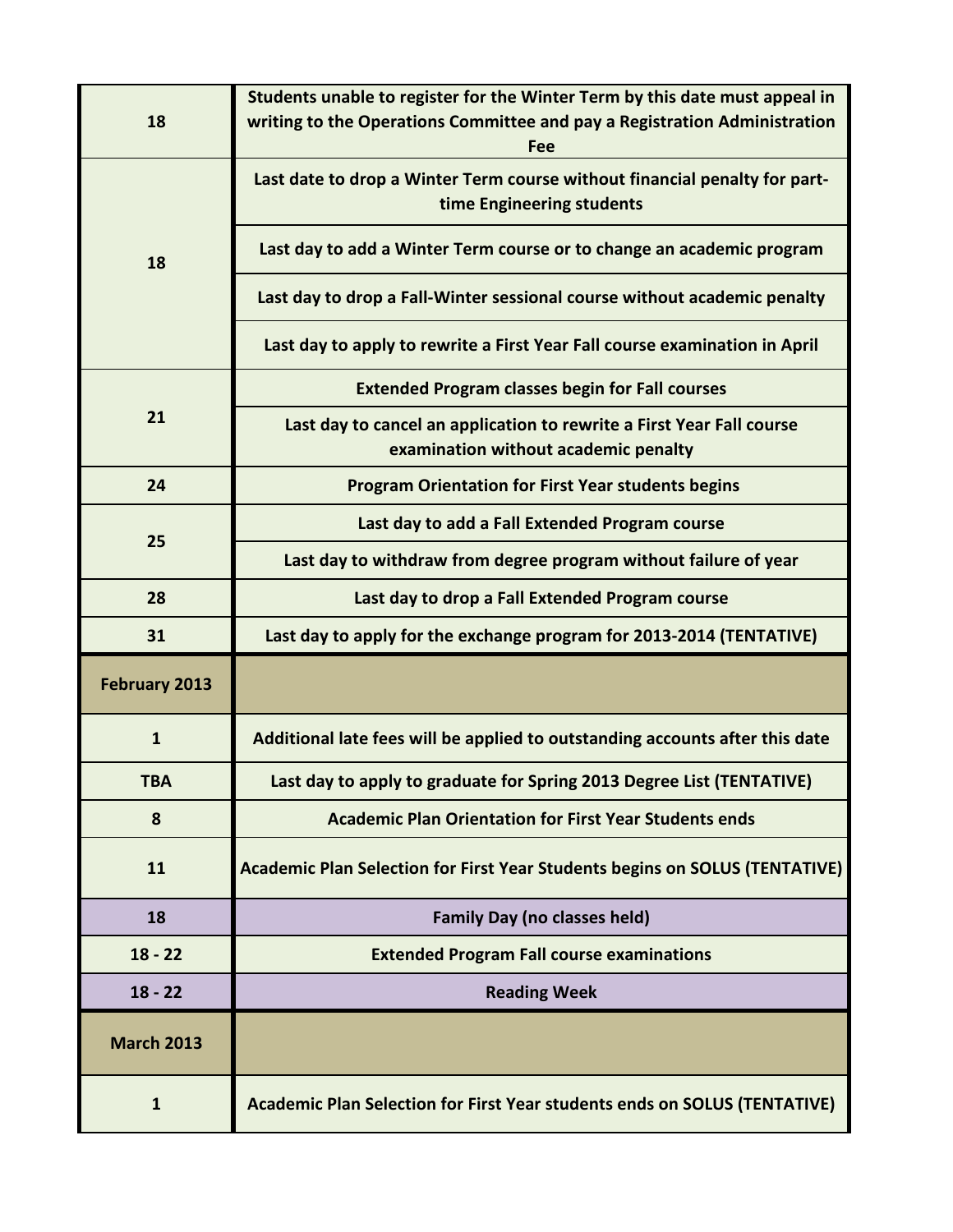| $\mathbf{1}$      | Last day to drop a Winter Term course without academic penalty                                                                                |
|-------------------|-----------------------------------------------------------------------------------------------------------------------------------------------|
| 12                | Last day to add a Winter Extended Program course                                                                                              |
| 15                | Last day to apply for admission to Upper Year courses at the Bader<br><b>International Study Centre for Spring-Summer session</b>             |
| 29                | Good Friday (no classes held)                                                                                                                 |
| <b>April 2013</b> |                                                                                                                                               |
| $\overline{2}$    | Last day to drop a Winter Extended Program course                                                                                             |
| 5                 | <b>Winter Term classes end</b>                                                                                                                |
| $6 - 10$          | Pre-exam study period                                                                                                                         |
| $11 - 27$         | <b>Final Examinations</b>                                                                                                                     |
| 29                | <b>Extended Program Spring Term begins</b>                                                                                                    |
| 30                | <b>Winter Term ends</b>                                                                                                                       |
| <b>May 2013</b>   |                                                                                                                                               |
|                   |                                                                                                                                               |
|                   | <b>Summer Term begins</b>                                                                                                                     |
| 1                 | <b>Extended Program Fees are due</b>                                                                                                          |
|                   | <b>Surveying Field School begins (8 days) (TENTATIVE)</b>                                                                                     |
| $\overline{2}$    | Last day for student consultations regarding Dual Degree Program<br>applications                                                              |
| 9                 | <b>Surveying School ends (TENTATIVE)</b>                                                                                                      |
| 20                | Victoria Day (no classes held)                                                                                                                |
| 24                | Last day for eligible students in the regular First Year program to register to<br>rewrite the exam for Winter First Year courses             |
| 27                | Last day to pay administrative fee for rewriting exams in Winter Term courses<br>for the First Year program at a location other than Kingston |